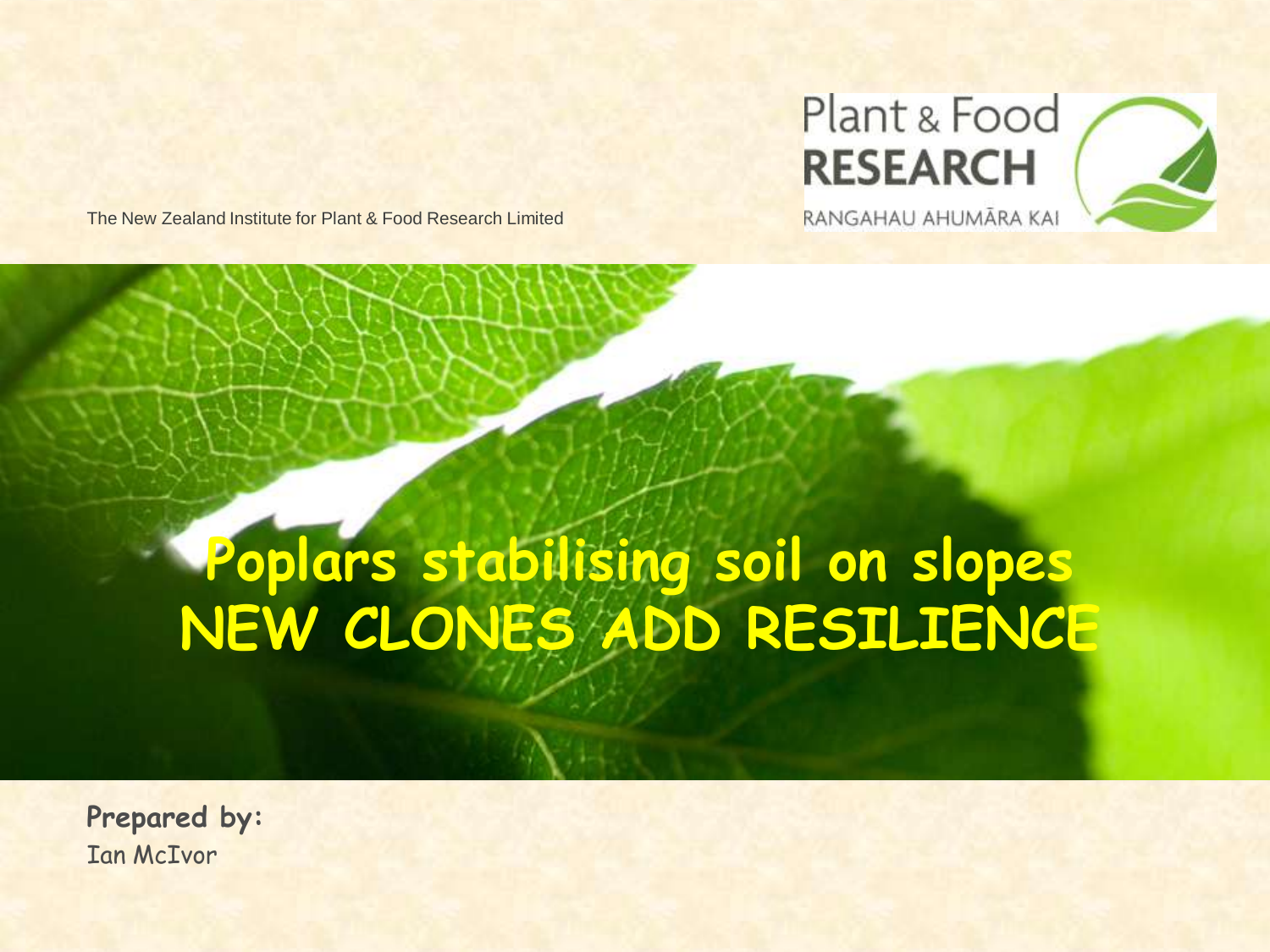# New Poplar clones 1

### **Populus maximowiczii x P. nigra**

- Fastigiate (narrow) form, high wind resistance
- Rust resistance
- Quick growing
- Few double leaders
- Variation in growth rate
- Four clones
- Straight trunk
- Four clones: Geyles, Mapiu, Hororata, Pecam • NZ5034 NZ5035 NZ5033 NZ5036

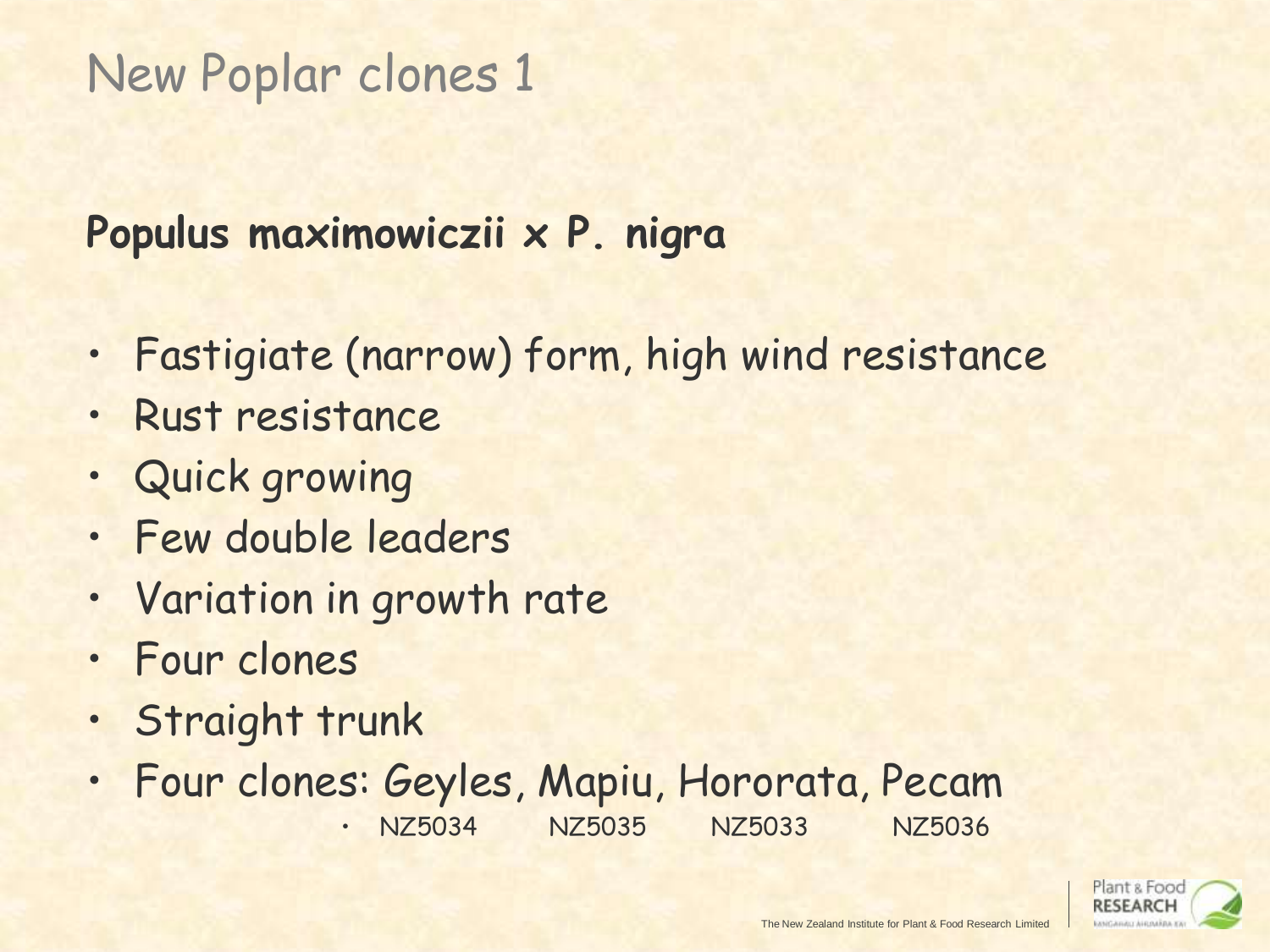

Trialled under testing field conditions

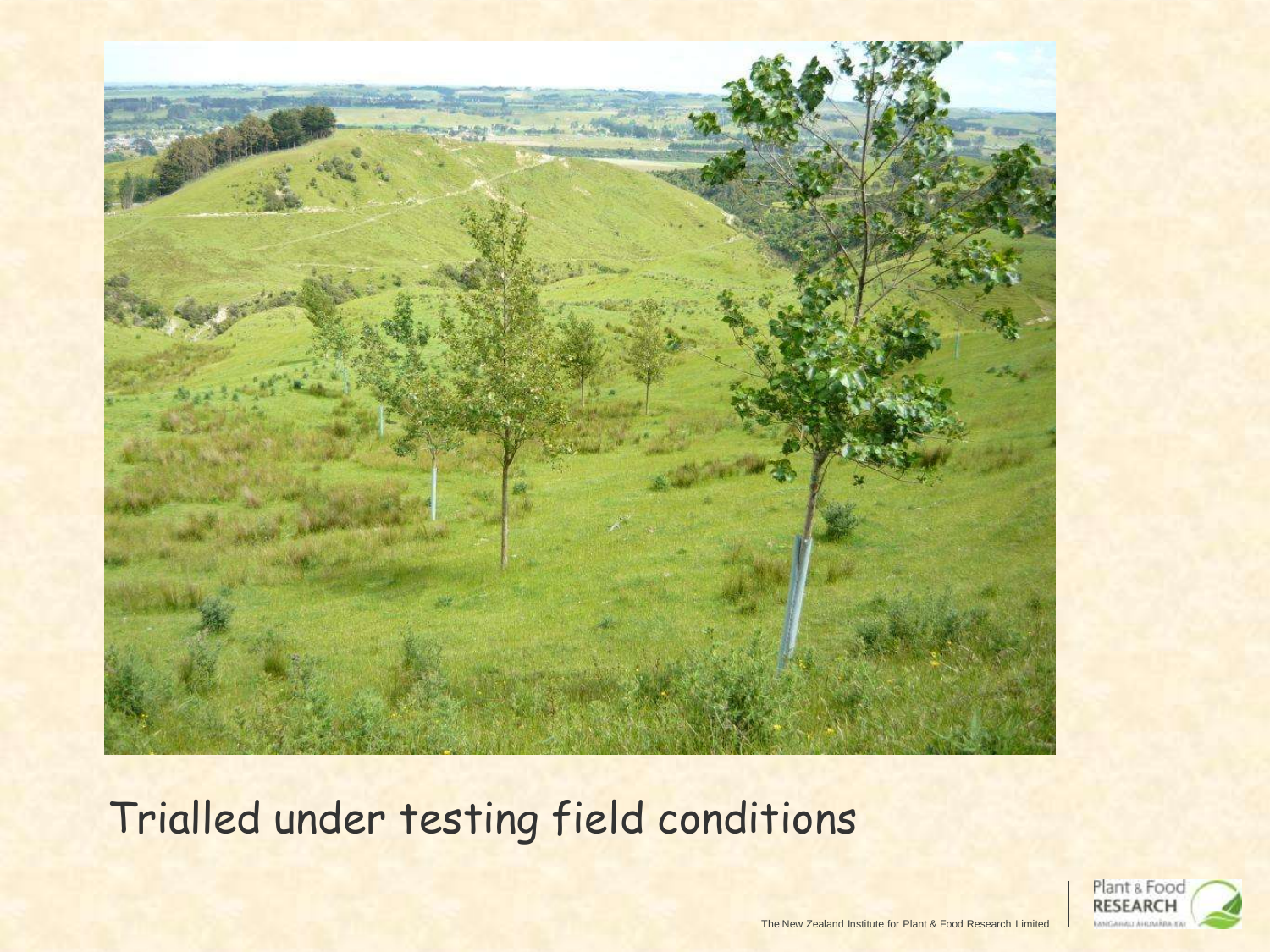Maxi-nigra

10 S

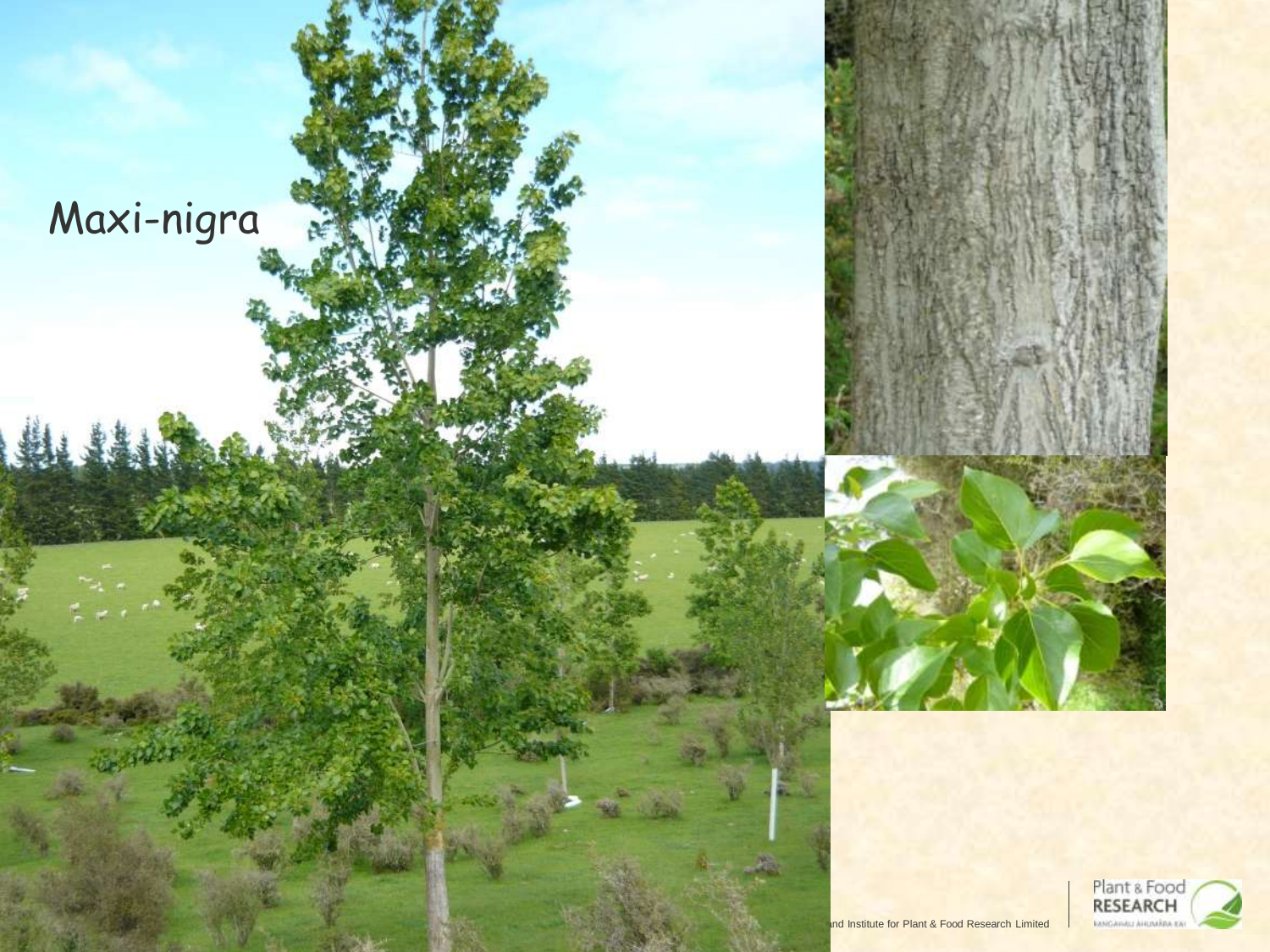# New Poplar clones 2

### **Populus deltoides x P.ciliata**

- Variable rust resistance
- Variable growth
- Broader branching, wind tolerant
- Straight trunk
- Three clones: Kaimai, San Rosa, Rotorangi
	- NZ5025 NZ5026 NZ5027

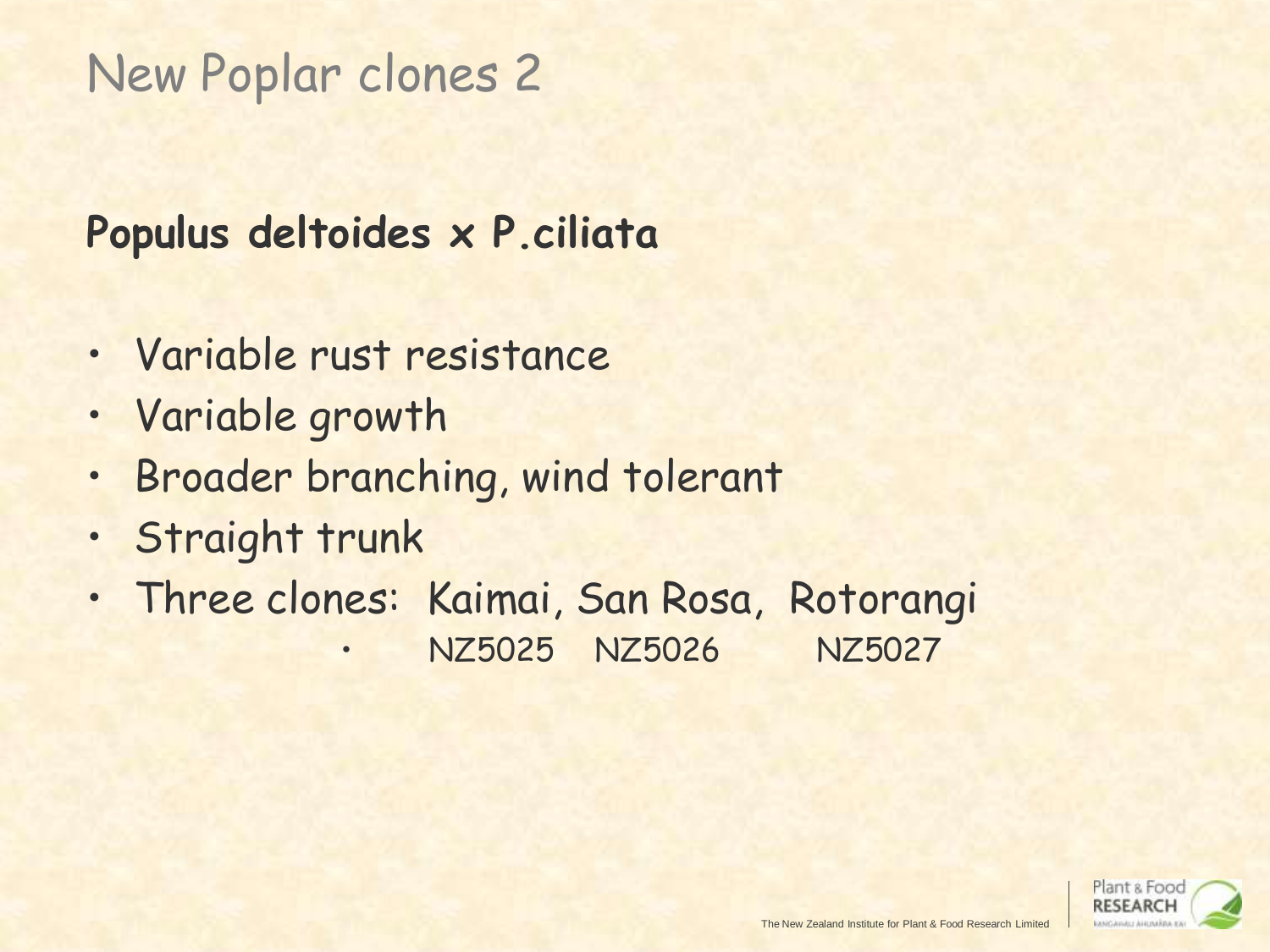

## Deltoides x ciliata

San Rosa





### Kaimai Kaimai Rotorangi

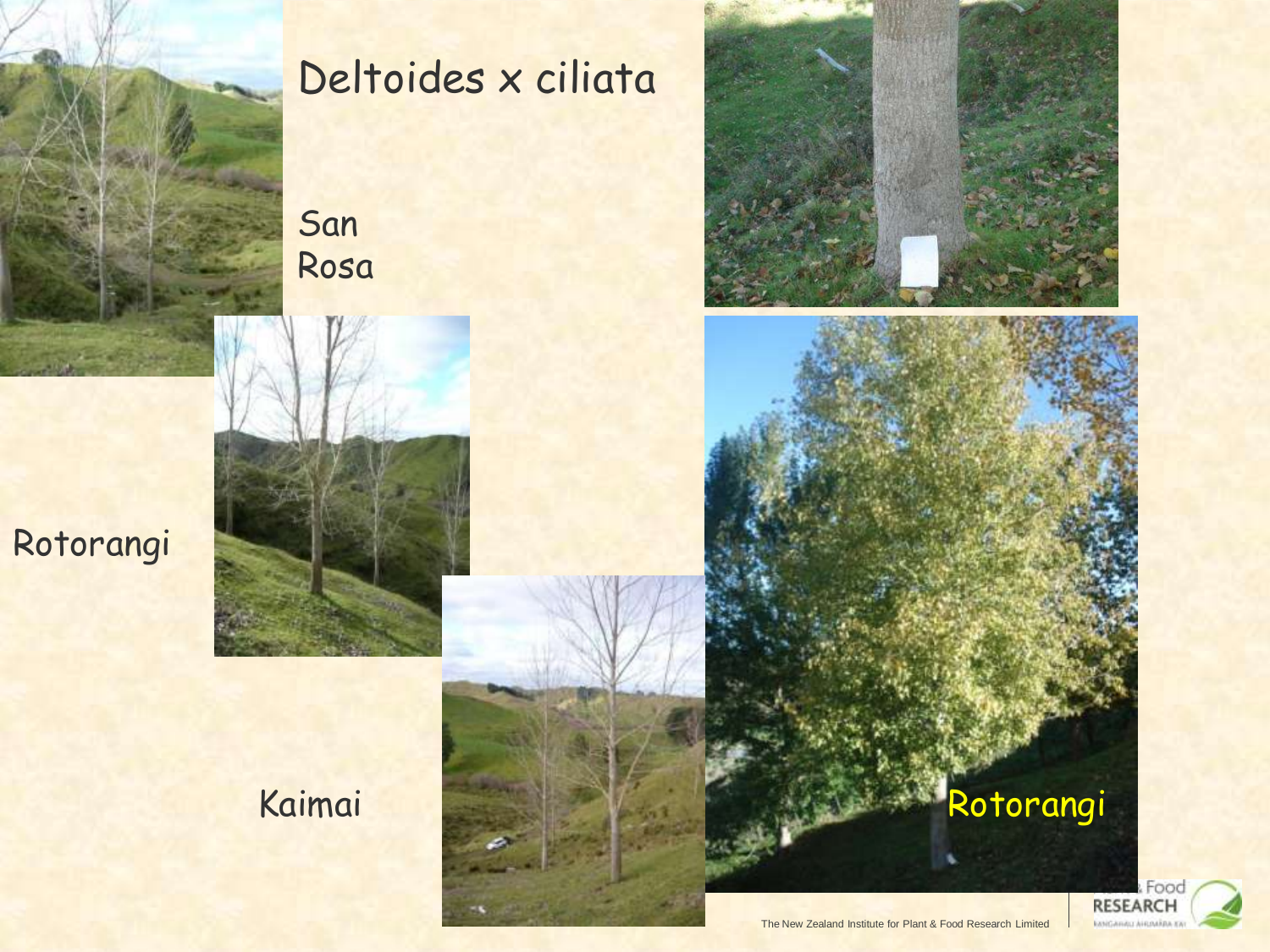# New clones below ground

We know that these clones add variation to the commercial gene pool in relation to above ground performance

Rooting characteristics in a nursery setting are shown in the next graph

Rooting performance on hill slopes are governed by different rules

Environmental demands shape root development

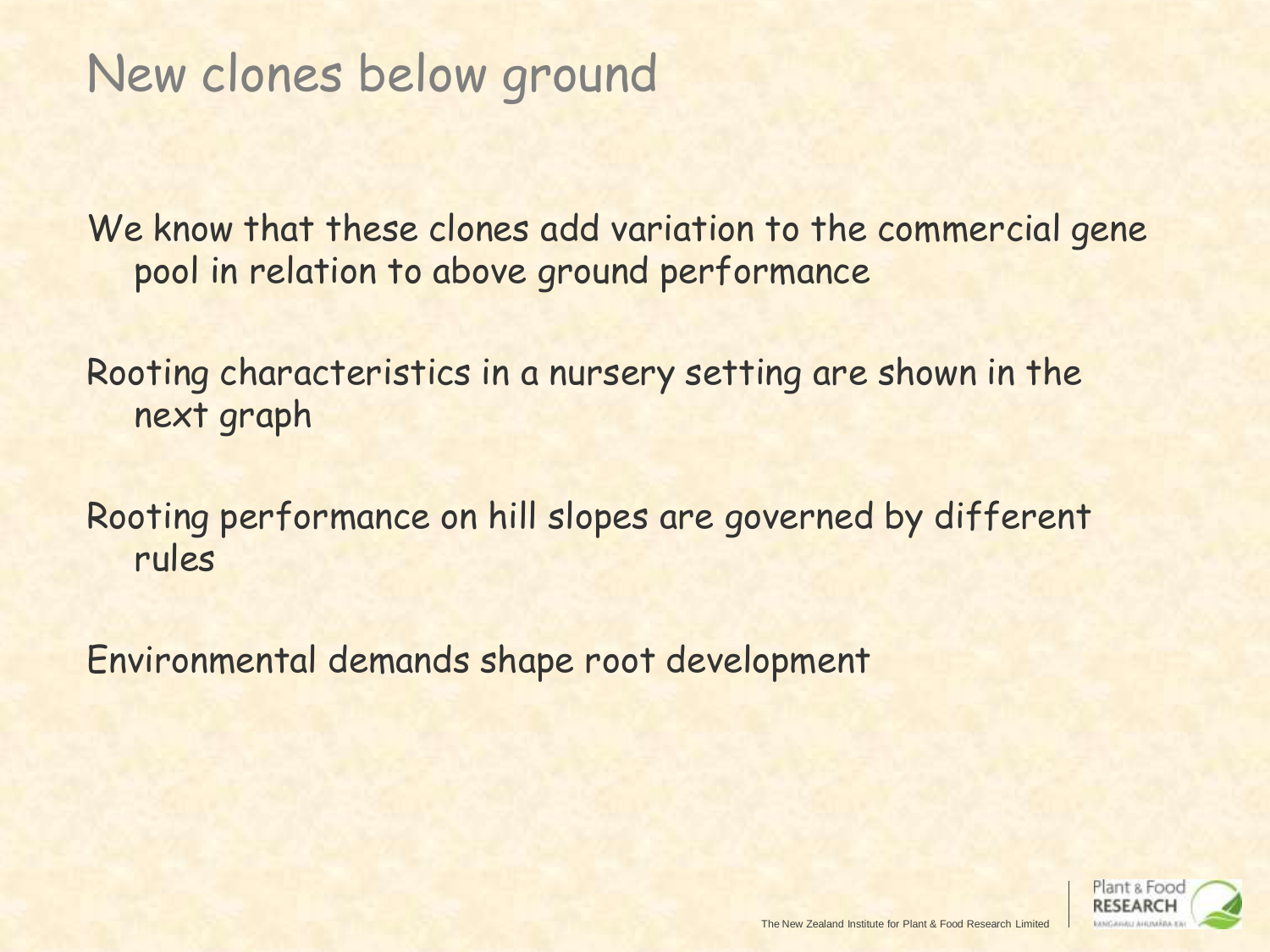### **Comparison of the clones**  Root production of nursery grown cuttings after one year



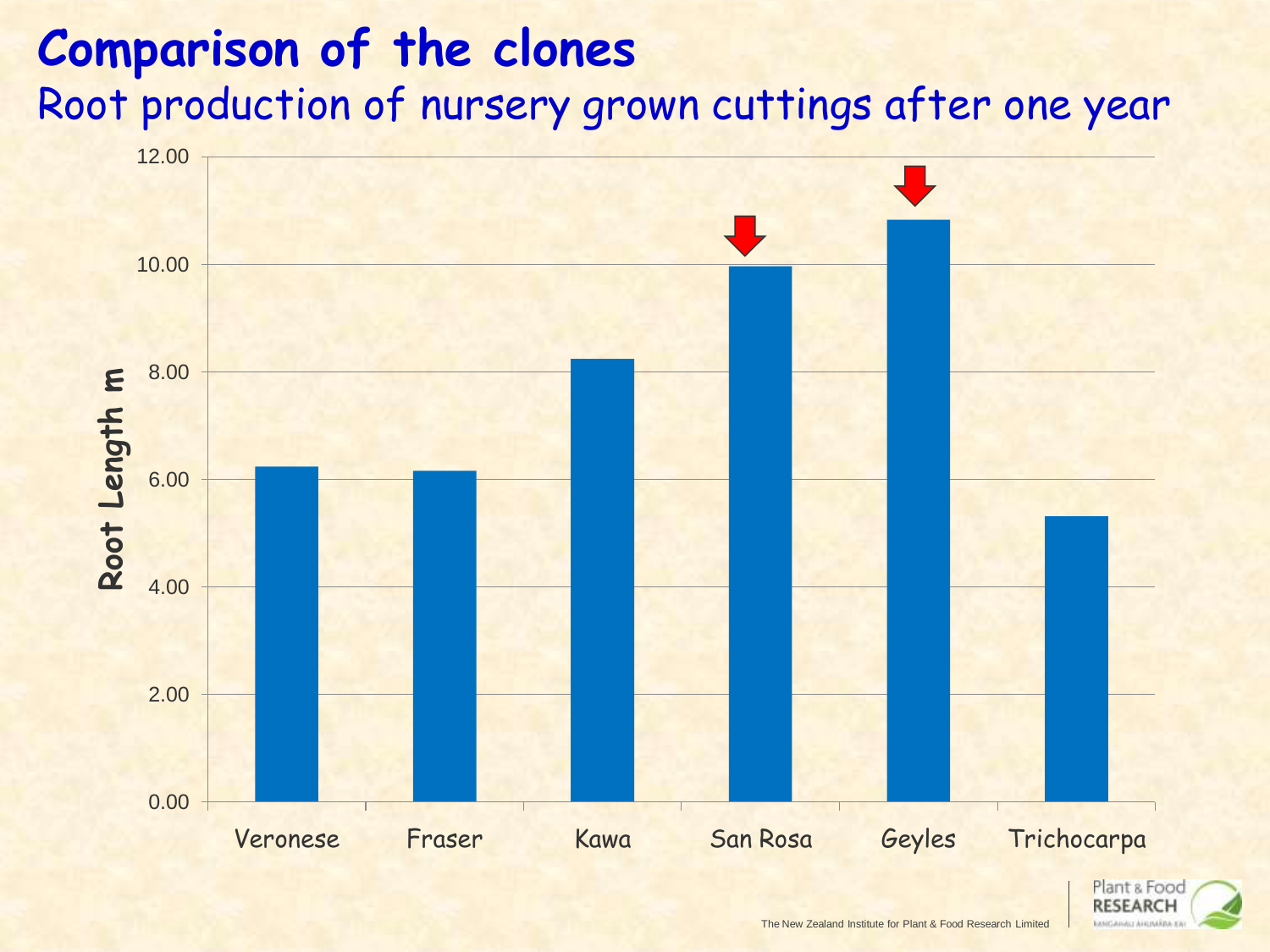### Factors affecting root development

- **> Plant genetics**
- **> Competition**
- Above ground stress
- Soil nutrients Water supply
- Soil bulk density Slope Soil depth Nature of the bedrock

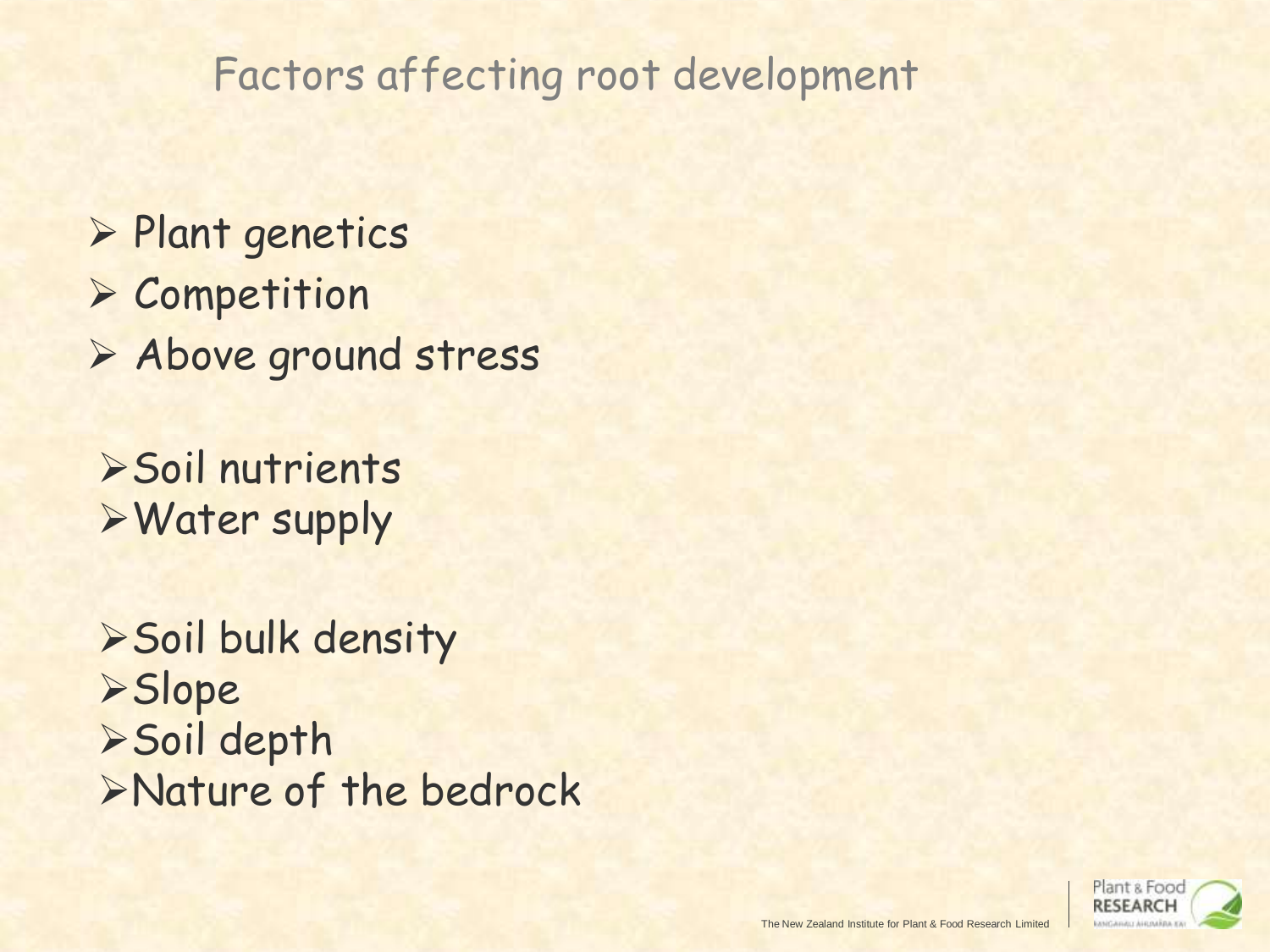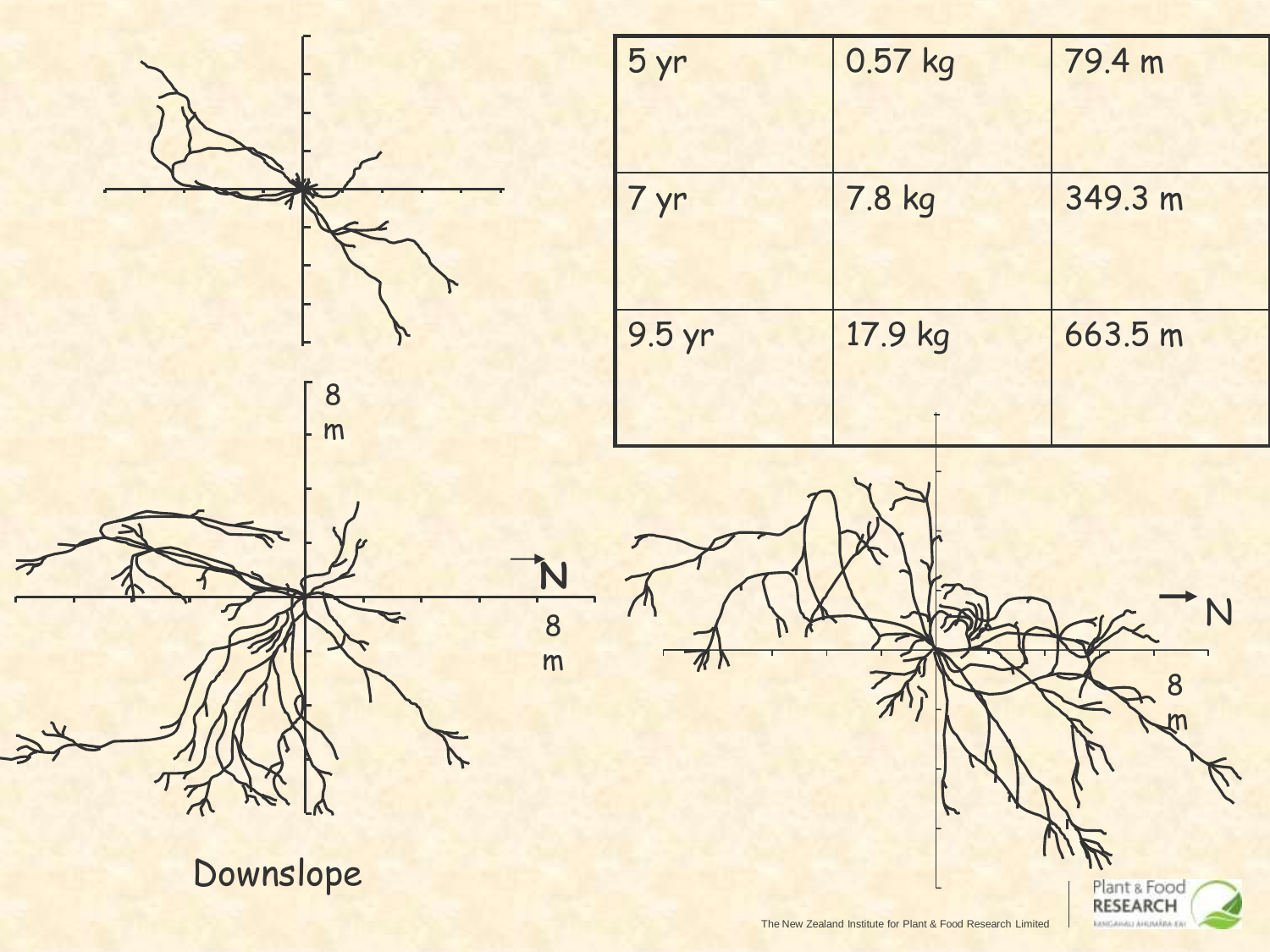

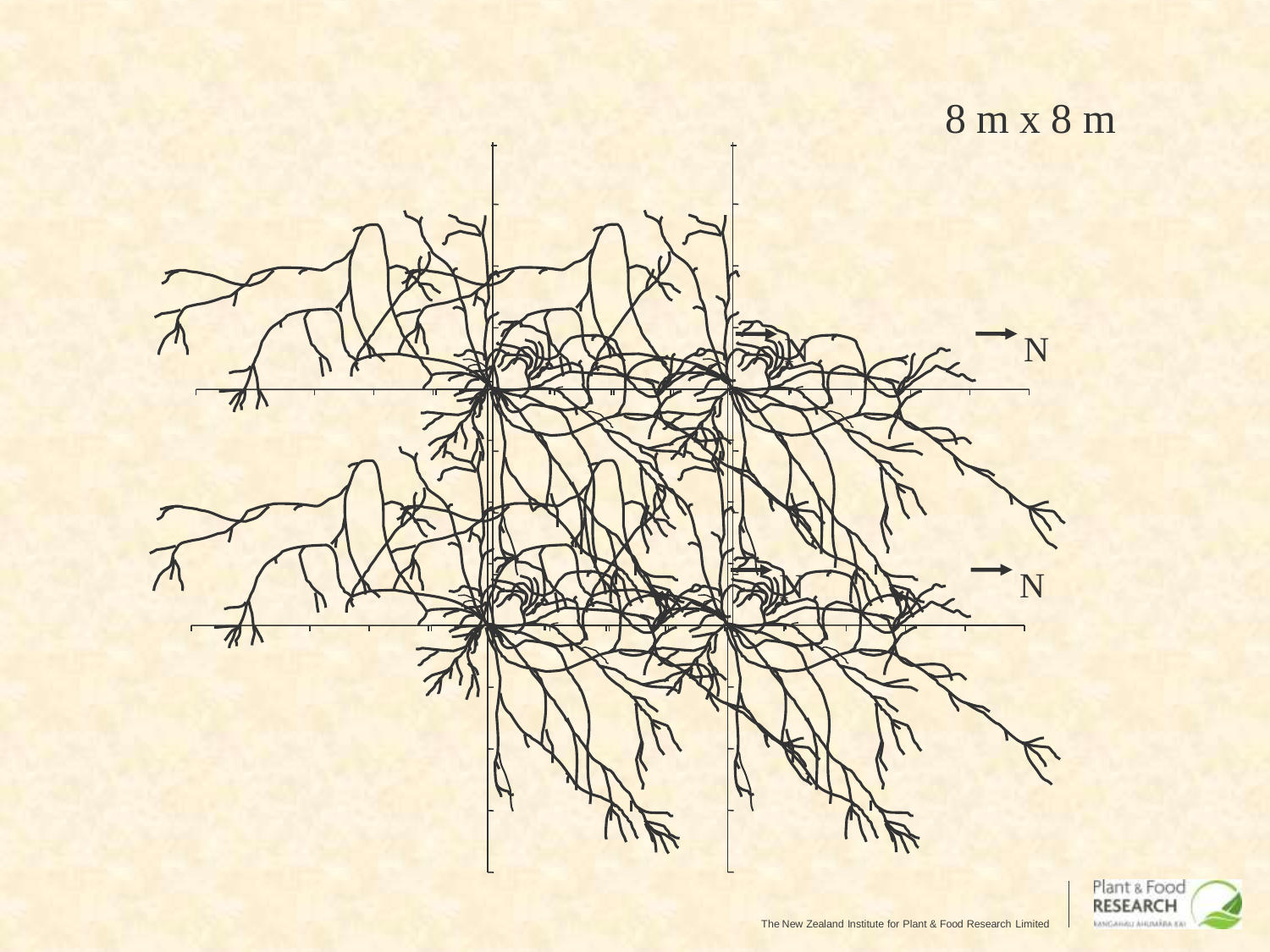

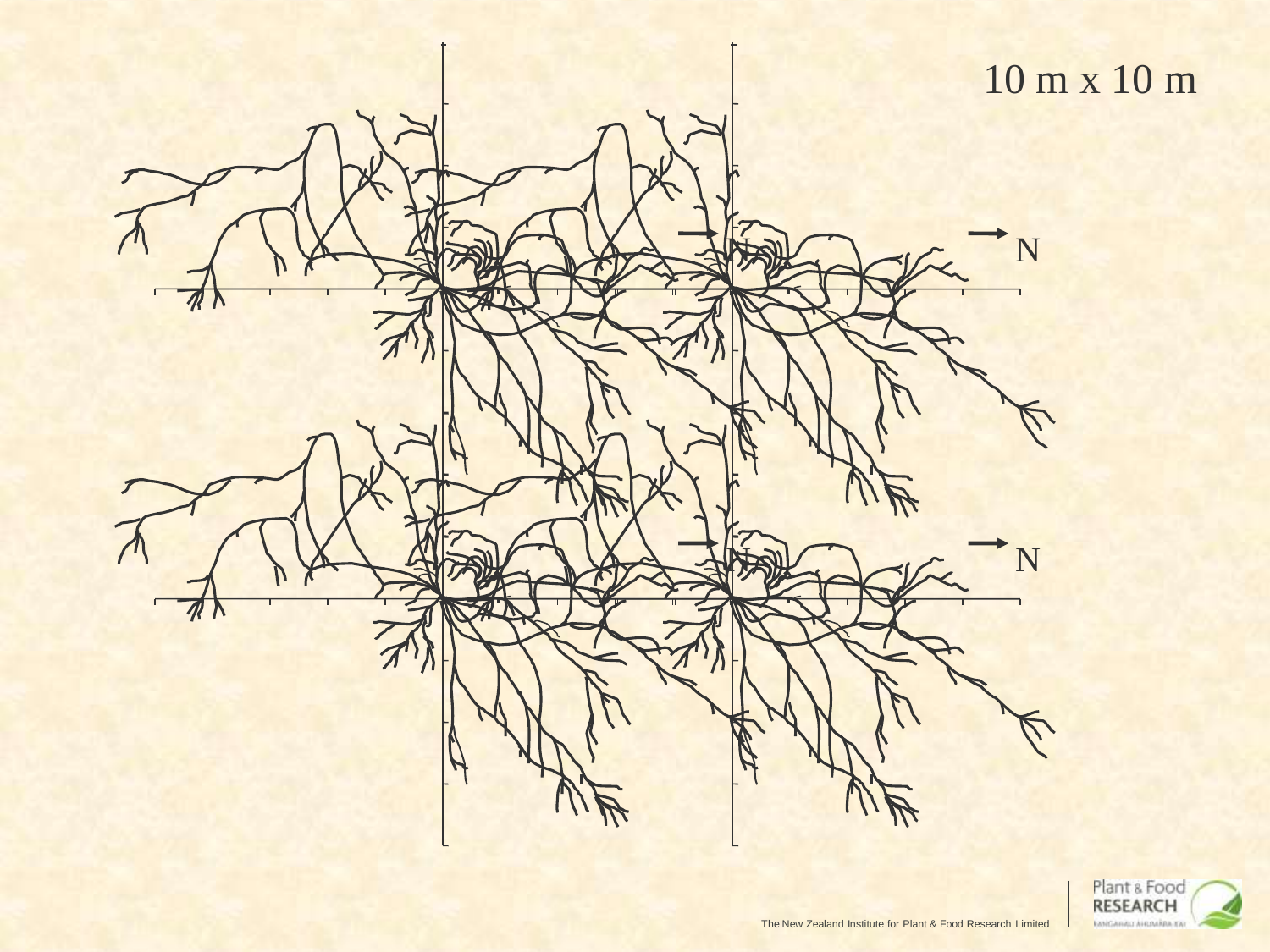